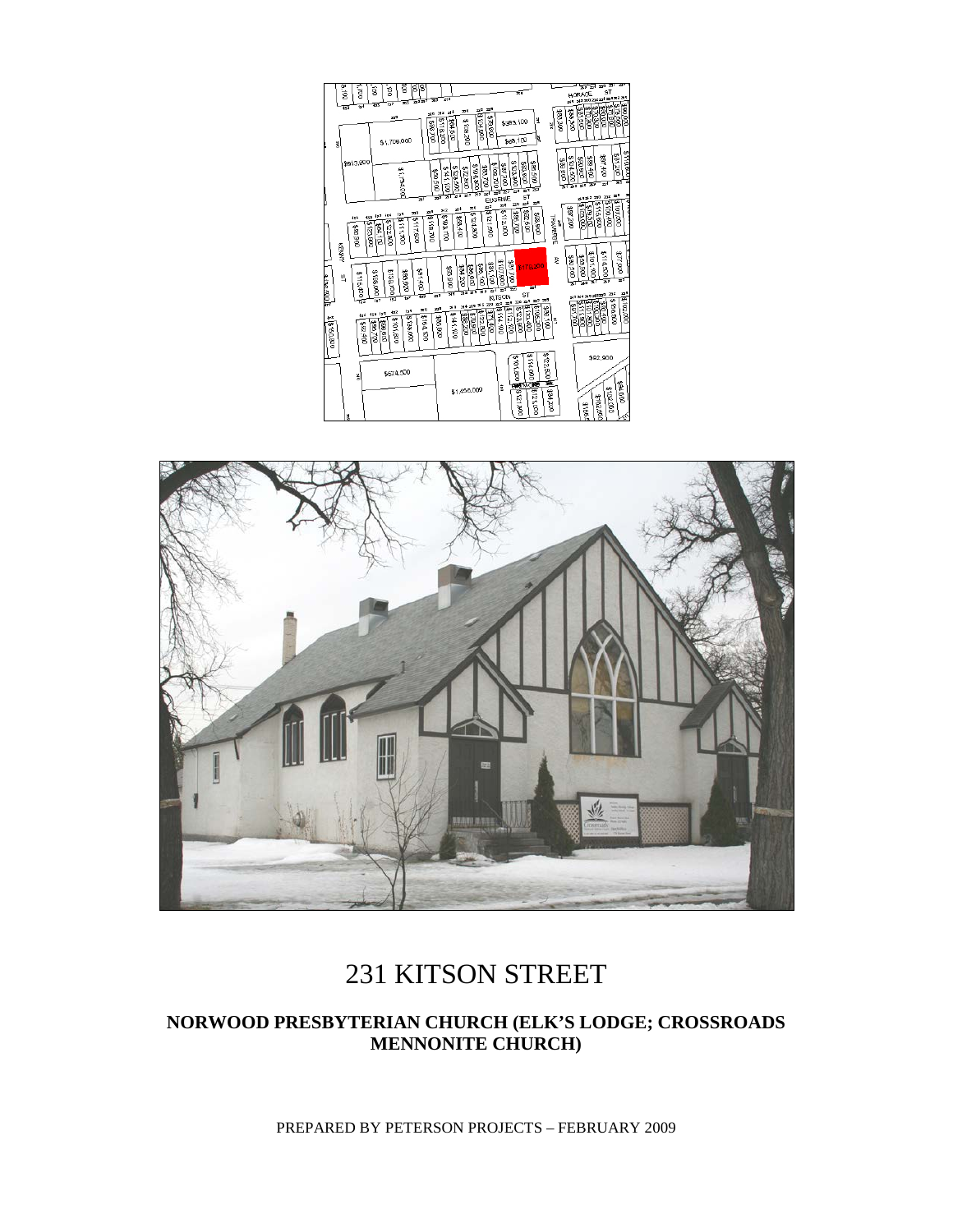

# 231 KITSON STREET **NORWOOD PRESBYTERIAN CHURCH (ELK'S LODGE; CROSSROADS MENNONITE CHURCH)**

**Date of Construction:** 1910 **Building Permit:** UNKNOWN **Architect:** Unknown

**Contractor:** Unknown

#### ARCHITECTURAL INTEREST:

This modest, stuccoed-clad church has seen a number of uses in its 100 years of existence and is located in the heart of Norwood.

The front south façade features a large gable end with a pointed arch window embellished with modest tracery. Flanking this central section are two entrance vestibules projecting from the main building. The main gable end and the gable ends of the vestibules are further accented with half-timbering. The side elevations, east and west, feature large pointed arch window openings, now filled with newer window units. The rear of the building again projects out to the sides with plain windows and a third door at the northeast corner.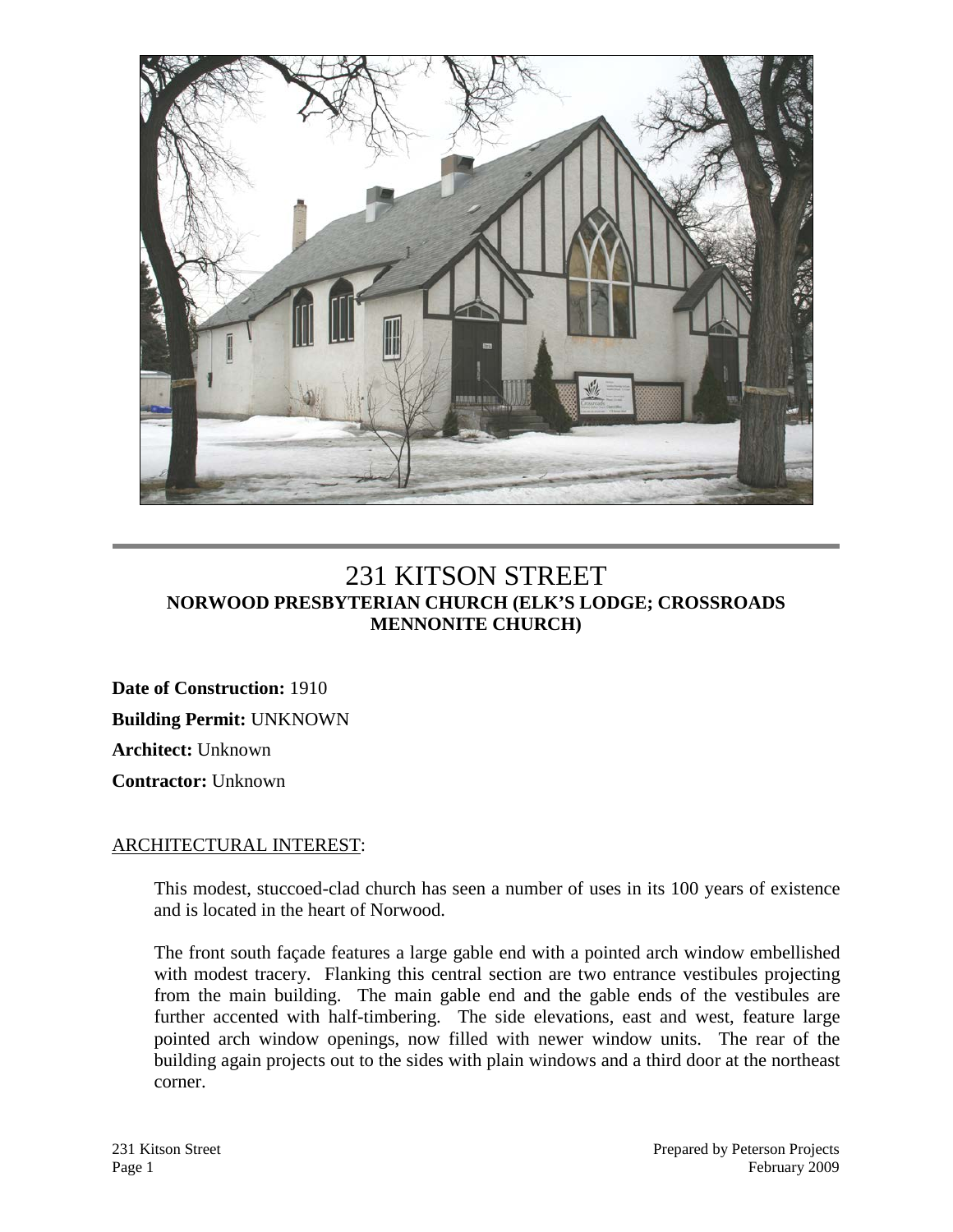

Front (south) and east façades, 2009

The building stands on its original site, appears to be in good structural condition and does not appear to have suffered major exterior alteration.

The building has design elements of the Modern or Late Gothic Revival style which rose in popularity after 1900 as a reaction to the highly ornamented buildings of the earlier Gothic Revival style. The newer version opted for much simpler silhouettes and subdued ornamentation, in the words of one author, "a calm, disciplined monumentality."<sup>[1](#page-5-0)</sup>

Flat surfaces were preferred; buildings were often long, low symmetrical masses embellished with crenellated towers and the distinctive pointed arch of the Gothic style. Construction material was monochromatic, usually brick or stone, again a departure from the multi-hued façades of the Gothic Revival style. Inspiration for the detailing of the new style was found in the English Perpendicular Gothic design of the  $15<sup>th</sup>$  century. Because Modern Gothic found widespread expression on the campuses of many North American universities, it has also been referred to as Collegiate Gothic. $<sup>2</sup>$  $<sup>2</sup>$  $<sup>2</sup>$ </sup>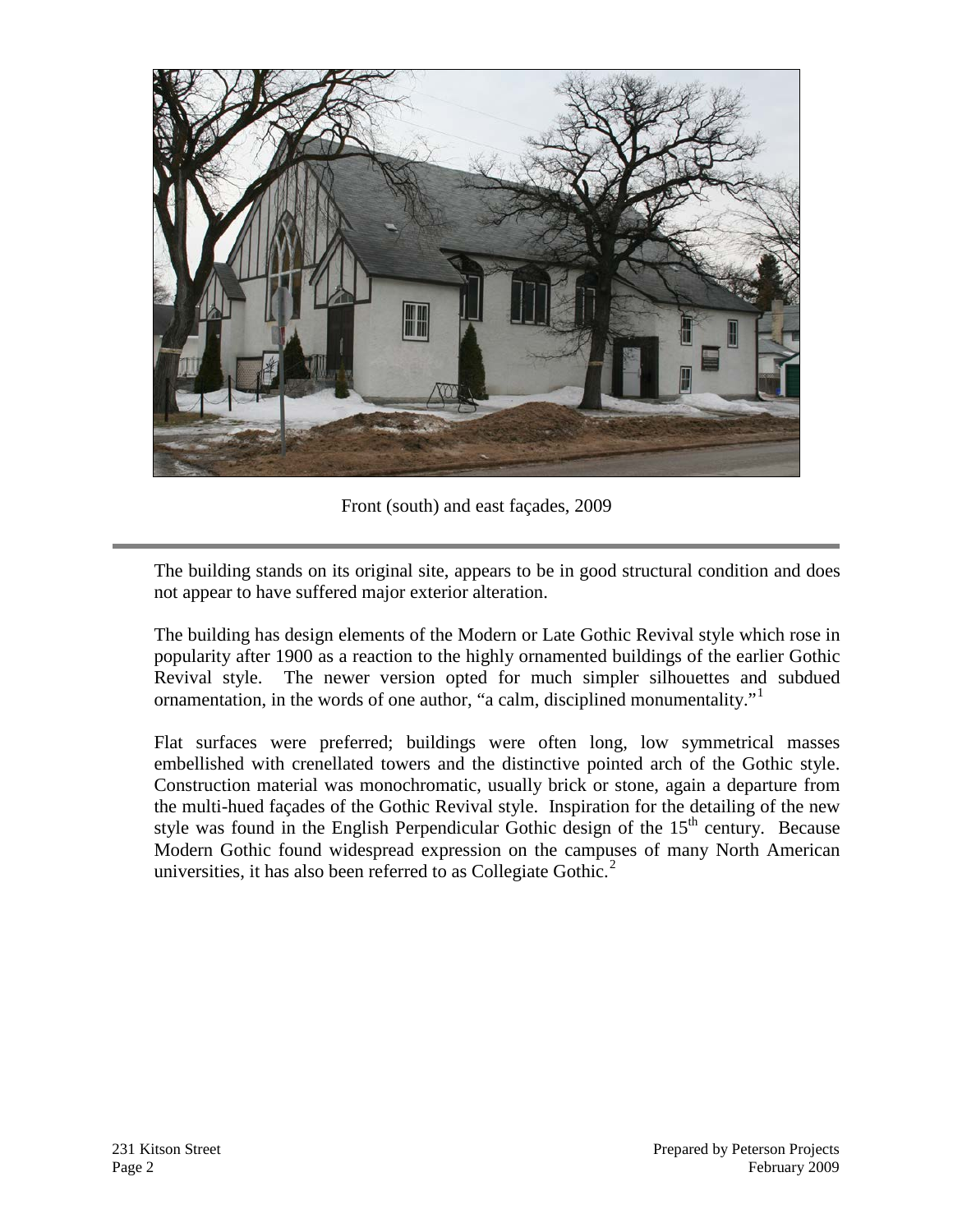

Rear (north) and east façades, 2009

## HISTORICAL INTEREST:

This church began as the Norwood Presbyterian Church, a congregation formed in 1904. They built their modest church in 1910 and, like one-third of the other Presbyterian congregations in Canada, voted against amalgamation into the United Church of Canada in 1925. Norwood Presbyterian continued as an active church into the 1970s. In 1976, it amalgamated with St. Vital Presbyterian Church (formed in 1956) to form St. Andrew's Presbyterian Church, worshipping at the latter's building at 709 St. Mary's Road.<sup>[3](#page-5-2)</sup>

The building was sold to the Elks of Canada in 1977, a fraternal organization incorporated in Vancouver, B.C. in 1912 and based on an American group. It operated as Lodge #10 until its sale in 1988 to the St. Boniface Evangelical Christian Church Incorporated, who used the building for only a short time before selling it to the present occupants, the Crossroad Mennonite Brethren Church.<sup>[4](#page-5-3)</sup>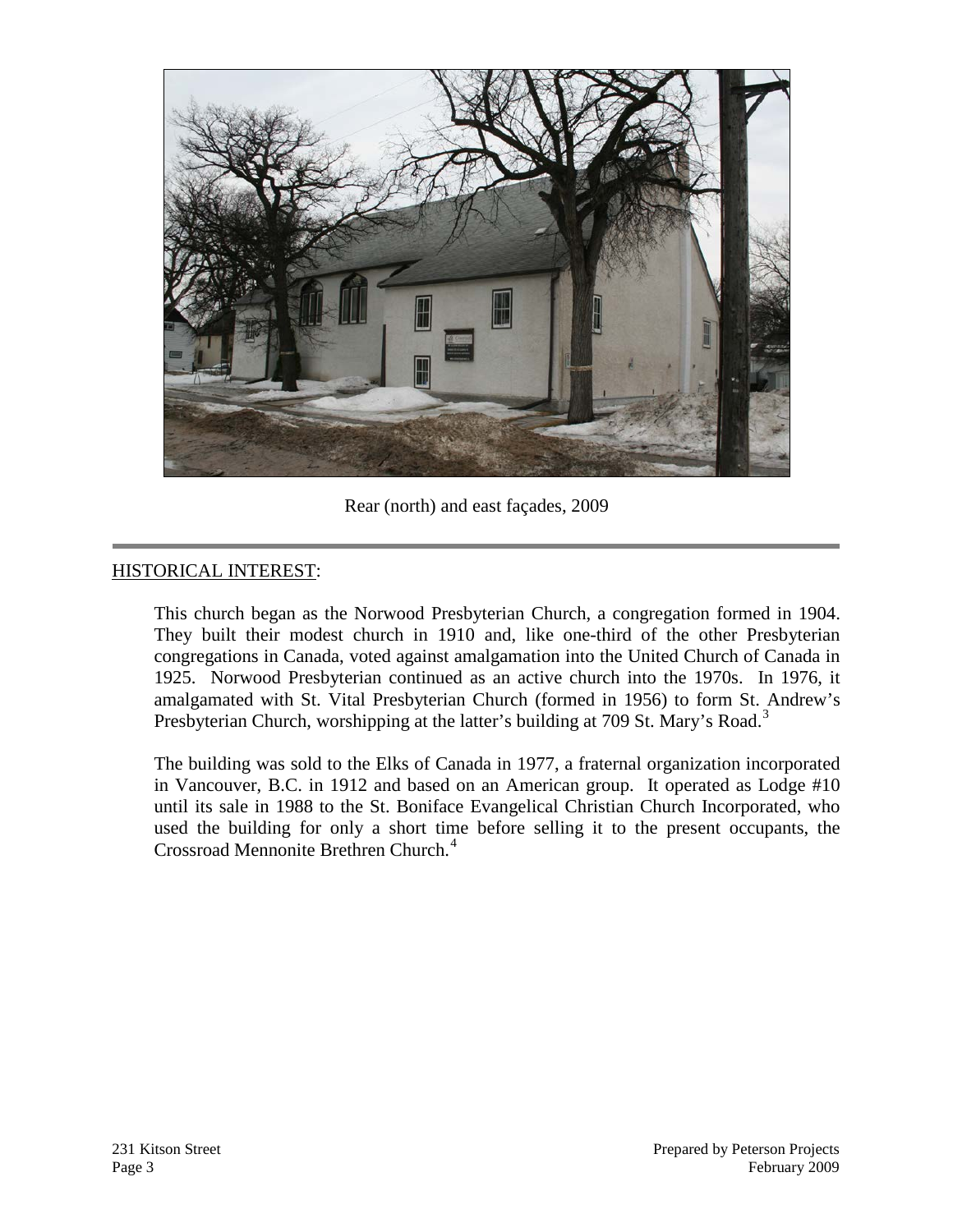

West façade, 2009

# RECOMMENDATION TO HISTORICAL BUILDINGS COMMITTEE:

Under the Historical Buildings By-law, this building meets a number of important criteria:

- its historical importance- one of the older Presbyterian church buildings in Winnipeg and one of the rare congregations that did not amalgamate into the new United Church of Canada in 1925;
- its associations- its long-term connections to the Presbyterian Church in Winnipeg and St. Boniface;
- its design- an example of the Modern or Late Gothic Revival style;
- its architect- N/A;
- its location- defines an intersection and contributes greatly to the historic streetscape of two streets in its neighbourhood; and
- its integrity- its main façades continue to display many of their original elements and design.